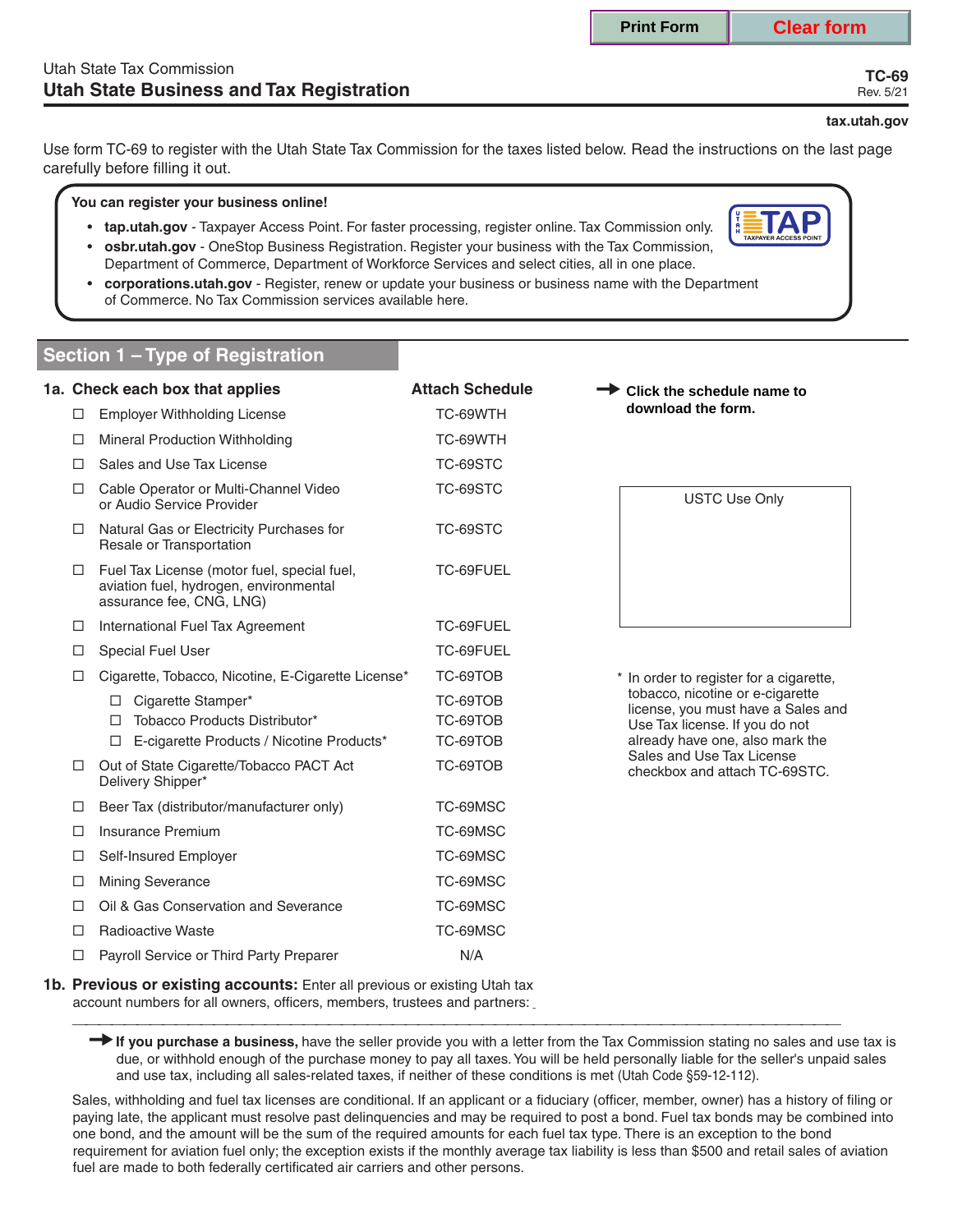|                                                                                                                                                                                                                                                                                                                                                                                                                     |                                                                                 |                                                                                     |                                                              | <b>Print Form</b> | <b>Clear form</b>                                                                                                                   |                                                                                      | TC-69_2      |
|---------------------------------------------------------------------------------------------------------------------------------------------------------------------------------------------------------------------------------------------------------------------------------------------------------------------------------------------------------------------------------------------------------------------|---------------------------------------------------------------------------------|-------------------------------------------------------------------------------------|--------------------------------------------------------------|-------------------|-------------------------------------------------------------------------------------------------------------------------------------|--------------------------------------------------------------------------------------|--------------|
| <b>Section 2 - General Information</b>                                                                                                                                                                                                                                                                                                                                                                              |                                                                                 |                                                                                     |                                                              |                   |                                                                                                                                     |                                                                                      |              |
| 2a. Organizational Structure Must check one.                                                                                                                                                                                                                                                                                                                                                                        |                                                                                 |                                                                                     |                                                              |                   |                                                                                                                                     |                                                                                      |              |
| <b>Individual</b>                                                                                                                                                                                                                                                                                                                                                                                                   | <b>Government</b>                                                               | Corporation                                                                         | Partnership                                                  |                   | <b>LLC/Trust</b>                                                                                                                    |                                                                                      |              |
| $\Box$ Sole Proprietor                                                                                                                                                                                                                                                                                                                                                                                              | $\Box$ Federal<br>$\Box$ State<br>$\Box$ Tribal<br>$\Box$ Political Subdivision | $\Box$ C Corp<br>$\Box$ S Corp<br>$\Box$ Non-profit                                 | $\Box$ General<br>$\Box$ Limited<br>$\Box$ Limited Liability |                   | $\Box$ LLC<br>$\Box$ Corp. $\Box$ Part.<br>$\Box$ Single Member LLC<br>Check the return the LLC files with the IRS<br>$\Box$ Indiv. | $\Box$ Low Profit LLC<br>Check the return the LLC files with the IRS<br>$\Box$ Corp. | $\Box$ Part. |
|                                                                                                                                                                                                                                                                                                                                                                                                                     |                                                                                 |                                                                                     |                                                              |                   | $\Box$ Trust                                                                                                                        |                                                                                      |              |
|                                                                                                                                                                                                                                                                                                                                                                                                                     |                                                                                 |                                                                                     |                                                              |                   |                                                                                                                                     | Check the return the Trust files with the IRS                                        |              |
| → Only fill out lines 2b and 2c if you have a physical presence in Utah.                                                                                                                                                                                                                                                                                                                                            |                                                                                 |                                                                                     |                                                              |                   | $\Box$ Fiduc. $\Box$ Corp.                                                                                                          |                                                                                      | $\Box$ Part. |
| 2b. Organization Date Enter the date of qualification or incorporation in Utah: ___________________                                                                                                                                                                                                                                                                                                                 |                                                                                 | (Contact the Dept. of Commerce at 801-530-4849)                                     |                                                              |                   |                                                                                                                                     |                                                                                      |              |
|                                                                                                                                                                                                                                                                                                                                                                                                                     |                                                                                 |                                                                                     |                                                              |                   |                                                                                                                                     |                                                                                      |              |
| 2c. Department of Commerce Entity Number Enter number issued by the Dept. of Commerce.                                                                                                                                                                                                                                                                                                                              |                                                                                 |                                                                                     |                                                              |                   |                                                                                                                                     |                                                                                      |              |
|                                                                                                                                                                                                                                                                                                                                                                                                                     |                                                                                 |                                                                                     |                                                              |                   |                                                                                                                                     |                                                                                      |              |
| 2d. Tax Year End Date: 2008. Tax Year End Date:                                                                                                                                                                                                                                                                                                                                                                     |                                                                                 |                                                                                     |                                                              |                   |                                                                                                                                     |                                                                                      |              |
| 2e. Federal Identification Number Every sole proprietor must provide a Social Security Number (SSN). A sole proprietor with<br>employees must also provide an Employer Identification Number (EIN). All other organization types must provide an EIN.                                                                                                                                                               |                                                                                 |                                                                                     |                                                              |                   |                                                                                                                                     |                                                                                      |              |
| Social Security Number (SSN)                                                                                                                                                                                                                                                                                                                                                                                        |                                                                                 |                                                                                     | Federal Employer Identification Number (EIN)                 |                   |                                                                                                                                     |                                                                                      |              |
|                                                                                                                                                                                                                                                                                                                                                                                                                     |                                                                                 |                                                                                     |                                                              |                   |                                                                                                                                     |                                                                                      |              |
| 2f. Name of Legal Entity - PRINT If you are a sole proprietor, write your name here                                                                                                                                                                                                                                                                                                                                 |                                                                                 |                                                                                     |                                                              |                   | Daytime phone number                                                                                                                | Cell phone number                                                                    |              |
| Legal entity's street address                                                                                                                                                                                                                                                                                                                                                                                       |                                                                                 | City                                                                                | County                                                       | <b>State</b>      | Foreign country (if not U.S.)                                                                                                       | ZIP Code                                                                             |              |
| Legal entity's mailing address                                                                                                                                                                                                                                                                                                                                                                                      |                                                                                 | City                                                                                | County                                                       | <b>State</b>      | Foreign country (if not U.S.)                                                                                                       | ZIP Code                                                                             |              |
| Business website address (URL)                                                                                                                                                                                                                                                                                                                                                                                      |                                                                                 | Email address (provide a valid email address - we will send your account info here) |                                                              |                   |                                                                                                                                     | Contact phone number                                                                 |              |
| 2g. DBA/Business Name Business or trade name at this physical location (for additional outlets, fill out form TC-69B)                                                                                                                                                                                                                                                                                               |                                                                                 |                                                                                     |                                                              |                   | Business phone number                                                                                                               | Fax number                                                                           |              |
| Physical street address of business (P.O. Box not acceptable)                                                                                                                                                                                                                                                                                                                                                       |                                                                                 | City                                                                                | County                                                       | <b>State</b>      | Foreign country (if not U.S.)                                                                                                       | ZIP Code                                                                             |              |
| Required: Local Utah government issuing this location's business license for a business physically located in Utah                                                                                                                                                                                                                                                                                                  |                                                                                 |                                                                                     |                                                              |                   |                                                                                                                                     |                                                                                      |              |
| 2h . Officer/Owner Information                                                                                                                                                                                                                                                                                                                                                                                      |                                                                                 |                                                                                     |                                                              |                   |                                                                                                                                     |                                                                                      |              |
| Enter the following information for each officer, general partner, managing member, trustee or enterprise owner. You must provide the<br>SSN of each individual and the EIN of each entity listed (Tax Commission Rule R861-1A-15). The Tax Commission will only discuss<br>account information with those listed. Attach additional sheets if you need more space. Notify the Tax Commission if any changes occur. |                                                                                 |                                                                                     |                                                              |                   |                                                                                                                                     |                                                                                      |              |

|                       | Name and Title - PRINT | SSN and EIN | Home Address and City/State/ZIP | <b>Phone Number</b> |
|-----------------------|------------------------|-------------|---------------------------------|---------------------|
| $\blacktriangleright$ |                        | SSN         |                                 |                     |
|                       |                        |             |                                 |                     |
|                       |                        | EIN         |                                 |                     |
| $\blacktriangleright$ |                        |             |                                 |                     |
|                       |                        | <b>SSN</b>  |                                 |                     |
|                       |                        |             |                                 |                     |
|                       |                        | <b>EIN</b>  |                                 |                     |

**2i. Business Description** Describe the nature of your business in detail (include the types of products sold)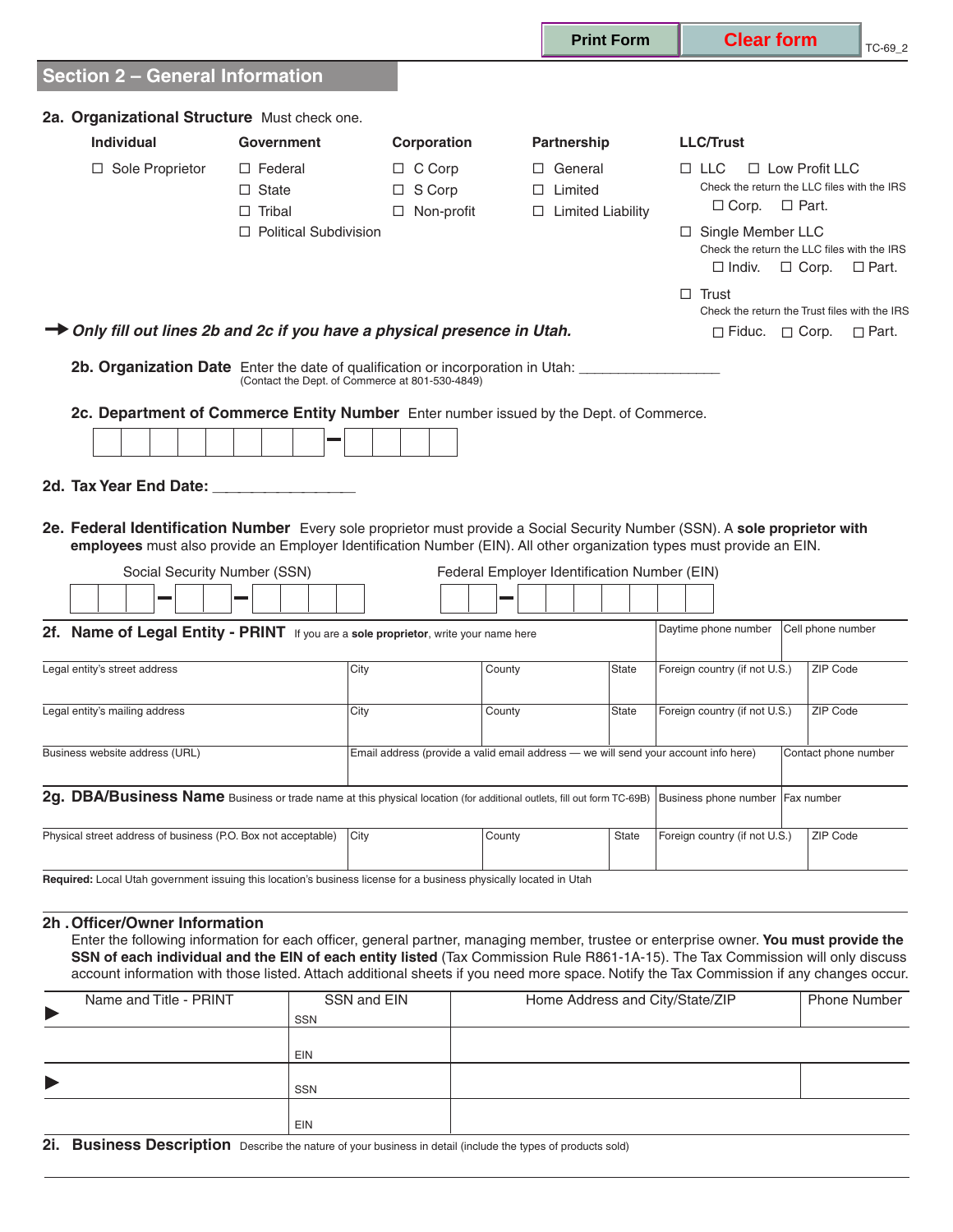# **Section 3 – Authorized Signatures**

By signing this form, I confirm that I understand:

- 1. the Tax Commission will review all officers/owners listed in Section 2h for previous, unpaid tax debt and I may have to resolve tax issues or post a bond;
- 2. I must post a bond if I am applying for a tax account of the same type as a prior tax account that was revoked;
- 3. I must notify the Tax Commission if I add or close a business location; or change the name, organizational structure, officer status or address of the business; and
- 4. any person *(including employees, corporate directors, corporate officers, etc.)* with the authority to direct accounting processes or who is required to collect, account for and pay any taxes and fails to do so will be liable for a penalty equal to the total amount of tax not collected, not accounted for or not paid (Utah Code §59-1-302).
- I understand my signature confirms I have reviewed this section with every person named on this form.

## **Third Party Designee**

To authorize a third party to discuss your account(s) with the Tax Commission, enter their information here:

| Name of third party designee |      |        |       | l Phone number                | <b>PIN/PTIN</b> |
|------------------------------|------|--------|-------|-------------------------------|-----------------|
|                              |      |        |       |                               |                 |
| Third party mailing address  | City | County | State | Foreign country (if not U.S.) | <b>ZIP Code</b> |
|                              |      |        |       |                               |                 |

To grant a third party more authorization than discussing your account(s), complete and submit form TC-737, *Power of Attorney and Declaration of Representative*.

### **Signature Requirements (for organizational structure checked on line 2a):**

|                                                                     | (for example, a husband or wife may not sign on behalf of each other). |
|---------------------------------------------------------------------|------------------------------------------------------------------------|
|                                                                     |                                                                        |
|                                                                     | sign.                                                                  |
|                                                                     |                                                                        |
| • Limited Liability Company / Single Member LLC A member must sign. |                                                                        |
|                                                                     |                                                                        |

### **3a. Sole Proprietors Only**

You must provide the following information if you are a sole proprietor applying for the tax license(s) shown in Section 1 of this application. Under state and federal law we cannot issue a license to any person who does not provide this information.

If you are a sole proprietor who is not a U.S. citizen, you must file this application IN PERSON at a Tax Commission office.

**Check one** (providing false information subjects the signer to penalties of perjury)**:**

| $\Box$ I am a U.S. citizen and have provided my Social Security Number in Section 2 (2e). |               |  |
|-------------------------------------------------------------------------------------------|---------------|--|
| $\Box$ I qualify under 8 U.S.C. 1641 and I am present in the U.S. lawfully.               | I-94 Number*: |  |
|                                                                                           |               |  |

\*The I-94 (arrival/departure) number and the Alien<br>
Registration Number are issued by the U.S.<br>
Citizenship and Immigration Service.

Employment Authorization Card Number\*: \_

Under penalty of perjury, I declare that I am a U.S. citizen OR that I qualify under 8 U.S.C. 1641 and am present in the United States lawfully, and to the best of my knowledge, the information on this application is true, correct and complete.

| Here<br><b>Contract</b><br>-<br>-- | ritle:         |  |
|------------------------------------|----------------|--|
| rin،<br>È                          | $\sim$<br>Dale |  |

#### **3b. All Applicants**

Under penalty of perjury, I declare to the best of my knowledge, the information on this application is true, correct and complete.

| <b>ALL APPLICANTS Sign I</b><br>Here | Title. |  |
|--------------------------------------|--------|--|
| יים ה                                | Dale   |  |